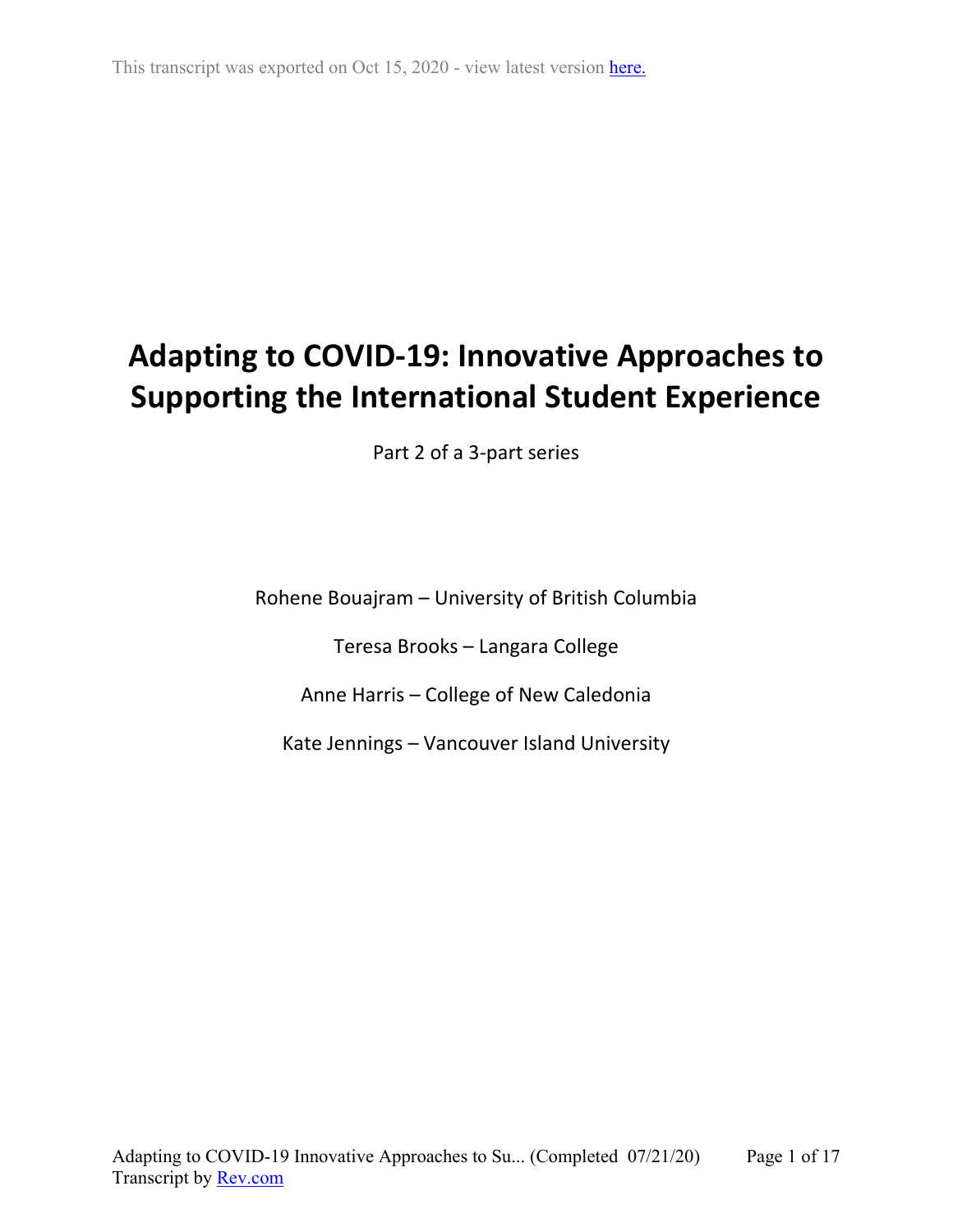# Contents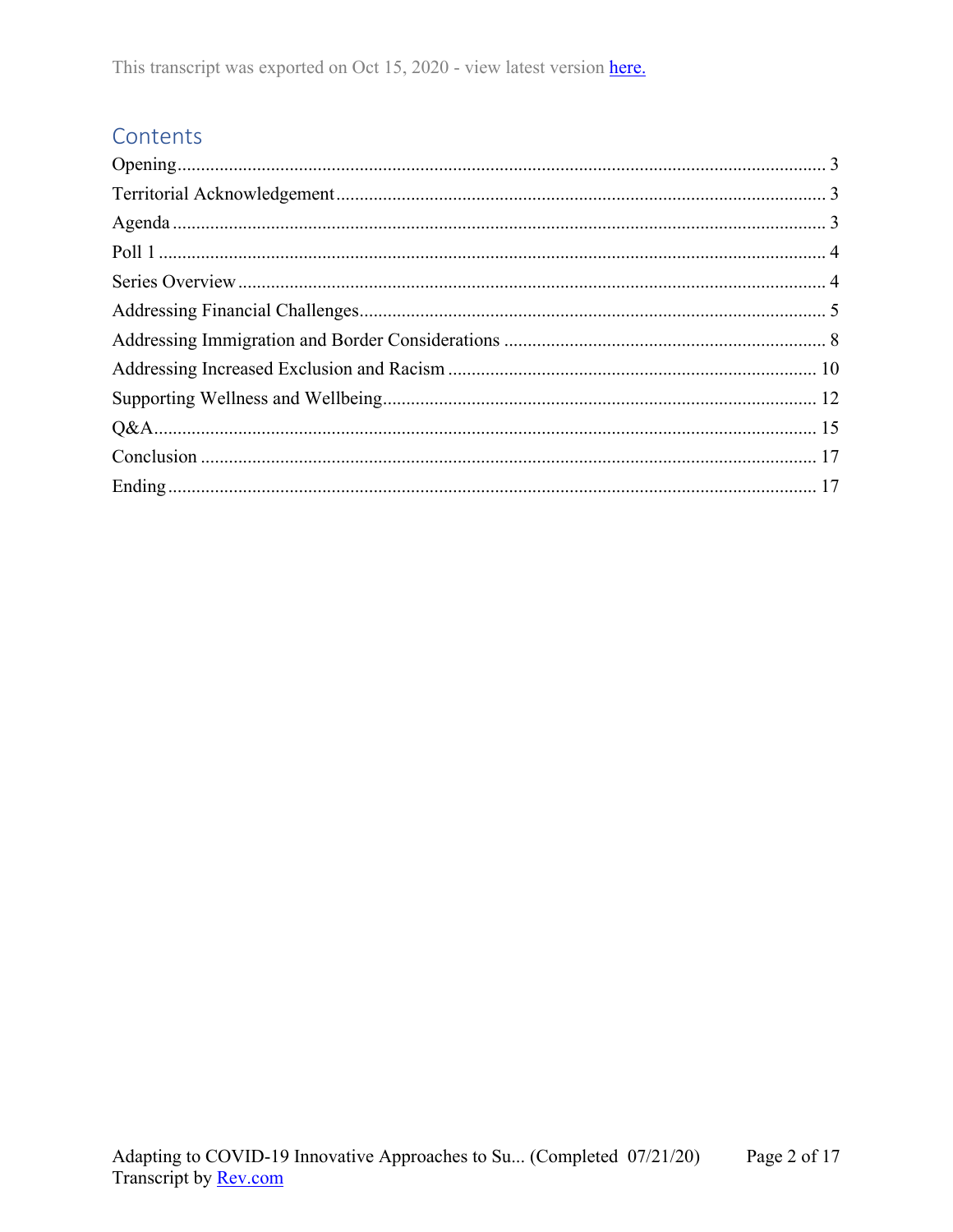# <span id="page-2-0"></span>Opening

Duane Seibel:

Anne, you're muted.

#### Anne Harris:

Oh, rookie mistake. I've done enough of these to know better than that. Sorry. Good afternoon everyone. My name is Anne Harris, I'm the Operations Manager for International Education at the College of New Caledonia, up in Prince George. And I'm very happy to welcome you all to the second of this 3rd part series, Adapting to COVID-19: Innovative Approaches to Supporting the International Student Experience. I'm joined today by my co-facilitators, we have Rohene Bouajram from the University of British Columbia. We have Teresa Brooks from Langara College and we have Kate Jennings from Vancouver Island University. Thanks so much for collaborating with us today, I really look forward to working with you all. Now, the next slide please. Before we begin our presentation, I would like to make sure that we have a territorial acknowledgement and we gratefully acknowledge and honor the territory and lands on which we are gathered.

# <span id="page-2-1"></span>Territorial Acknowledgement

#### Anne Harris:

We recognize that we have participants here from right across British Columbia, in fact, right across Canada, and so rather than listing all of the traditional territories, I'd like you maybe to just reflect on the traditional territory on which you yourself live, work and play. And if you'd like to share that in the chat, then please do so. Thank you.

# <span id="page-2-2"></span>Agenda

#### Anne Harris:

So just to review the agenda for this afternoon, we will go over the learning outcomes in just a little while, and then we have examples from our four institutions to some different innovative approaches that we have taken to the four topics that we were discussing yesterday. And that is regarding student finances, student wellness, the issues around racism and also around immigration, and those kind of questions. And what we're hoping to do, for each of these sessions, we will have a short little introduction and then we will encourage you to share your experience as well, using the Padlet. We will make sure we explain that a little bit further on.

#### Anne Harris:

At the end, we will have a short period of time for questions and answers. We encourage you to share your experiences with us using Padlets, but also with the Q&A at the end. And just a reminder, that we do have another session coming up next week, which is where we're going to be more interactive. There's going to be an awful lot more time for discussion as well, again, looking at these themes and really wanting to share experiences with everybody. So I encourage you all to sign up for that as well. And again, we'll have more information on that later on too. Okay. So, I'm going to hand things over to Rohene now. And Rohene, I believe we have another poll for participants this afternoon?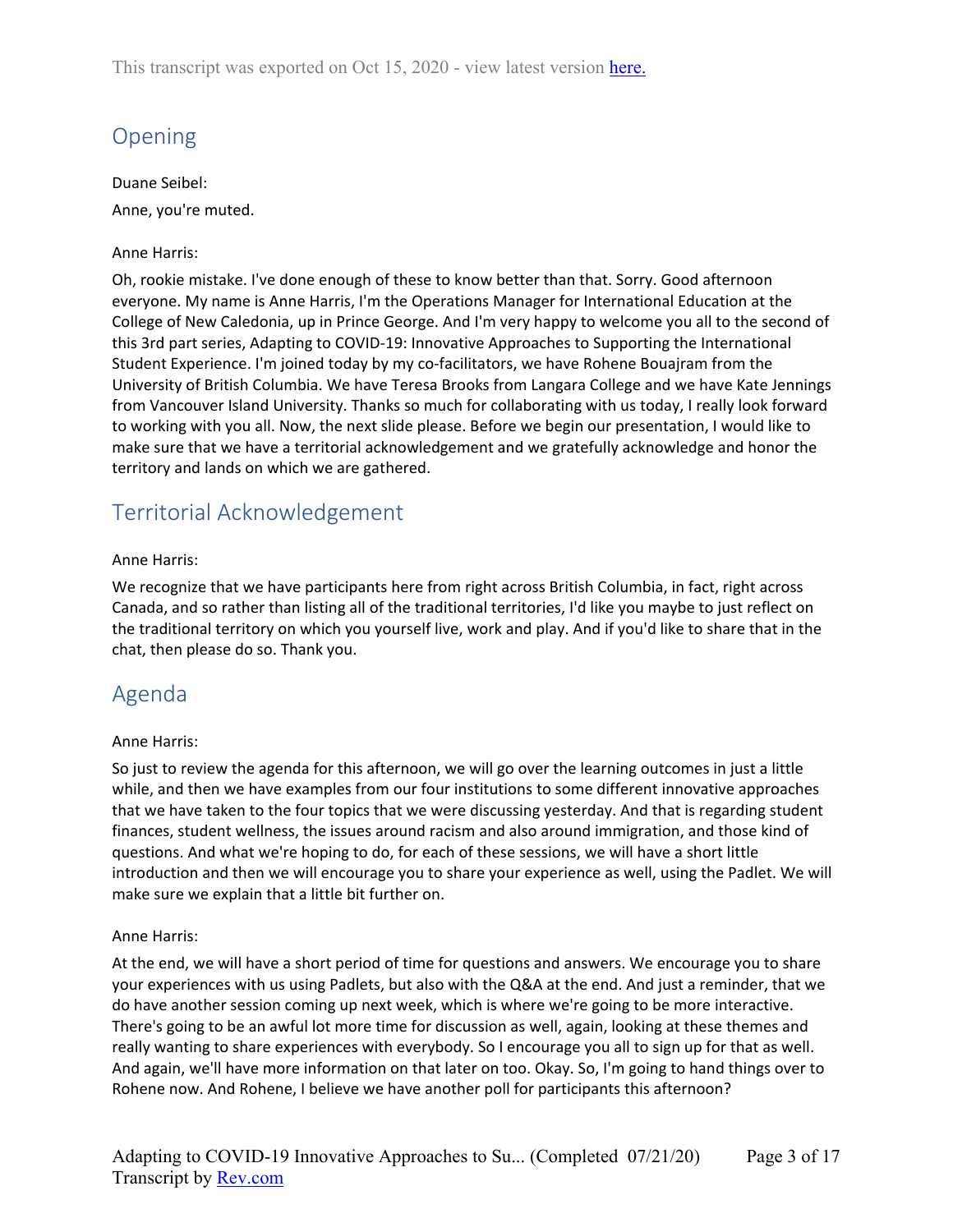# <span id="page-3-0"></span>Poll 1

#### Rohene Bouajram:

Thank you so much Anne. [inaudible 00:02:54] everyone, good afternoon. I think it would be helpful for us to see who has joined. This session has been wonderful, seen familiar names of individuals who have joined us. But we do have a polls, so I'll ask at this time, Kelsey, if you're able to launch the poll. Thank you. And you should see in front of your a window that's popped up. And if you can please take some time, a very short window, unfortunately, to be able to answer the questions that you see in front of you. And if you were here yesterday, you will probably know that I do have a bit of a competitive spirit, and I have been trying as much as I can to see if we can get close to 80% of a voting rate, and so I do hope that in a short minute, that you will help me achieve this goal. Just give it another 40 seconds.

#### Rohene Bouajram:

Excellent. And we'll do a bit of a countdown of a 10, nine, eight, seven, six, five, four, three, two, one. Thank you Kelsey. We can launch the results of the poll. So it seems like we have folks who have joined us for a second time around, which is always a pleasure to see. As we thought, before the 3-part series of what this might look like in terms of having back to back days. So welcome to those who are joining us for a second time, but also welcome to those who are joining us for the first time. We hope that we will get you up to speed on the themes around the content of the presentation, but also I look forward to your engaging throughout the session.

#### Rohene Bouajram:

When we asked as far as what your top concerns are, and I imagine that there is no surprise, immigration has popped up as almost 30%. And in fact, that might be due, this might be my inclination to the immigration announcement that we saw yesterday, and I think with the updates that we continue to wait for. But certainly, financial matters, isolation and exclusion, amongst many other topics are certainly on the hearts and minds of everyone. Thank you so much for letting us know your answers to these two questions. But as we mentioned earlier, there will be an opportunity to engage further about the content of today's presentation. Over to you Kate, for us to go a little bit of a framing around the session. Thank you.

### <span id="page-3-1"></span>Series Overview

#### Kate Jennings:

Thank you so much Rohene. And thank you everyone for filling out the poll. We got close to, what was that? 94%. So good job on the competitive streak, Rohene. So quickly I just want to share for those that may not be aware, this is the 2nd in a 3-part series. So obviously the one highlighted where we are today. The one we did yesterday was focusing more on the broad topics that Anne mentioned, with an overview of the concerns that we're starting to see and have been seeing for months now, with COVID in our international students and learners. That webinar will be posted online, so you'll be able to access the recording, but if you weren't able to join us yesterday or if you're just dying to hear it again, you'll be able to go back online to see it one more time. And then our final third session, which really we're hoping will have a lot more interactive discussion time versus us presenting, we'll do a bit more today, but even more next week is a break-out session around specifically onboarding and support as we look towards next intake in the fall.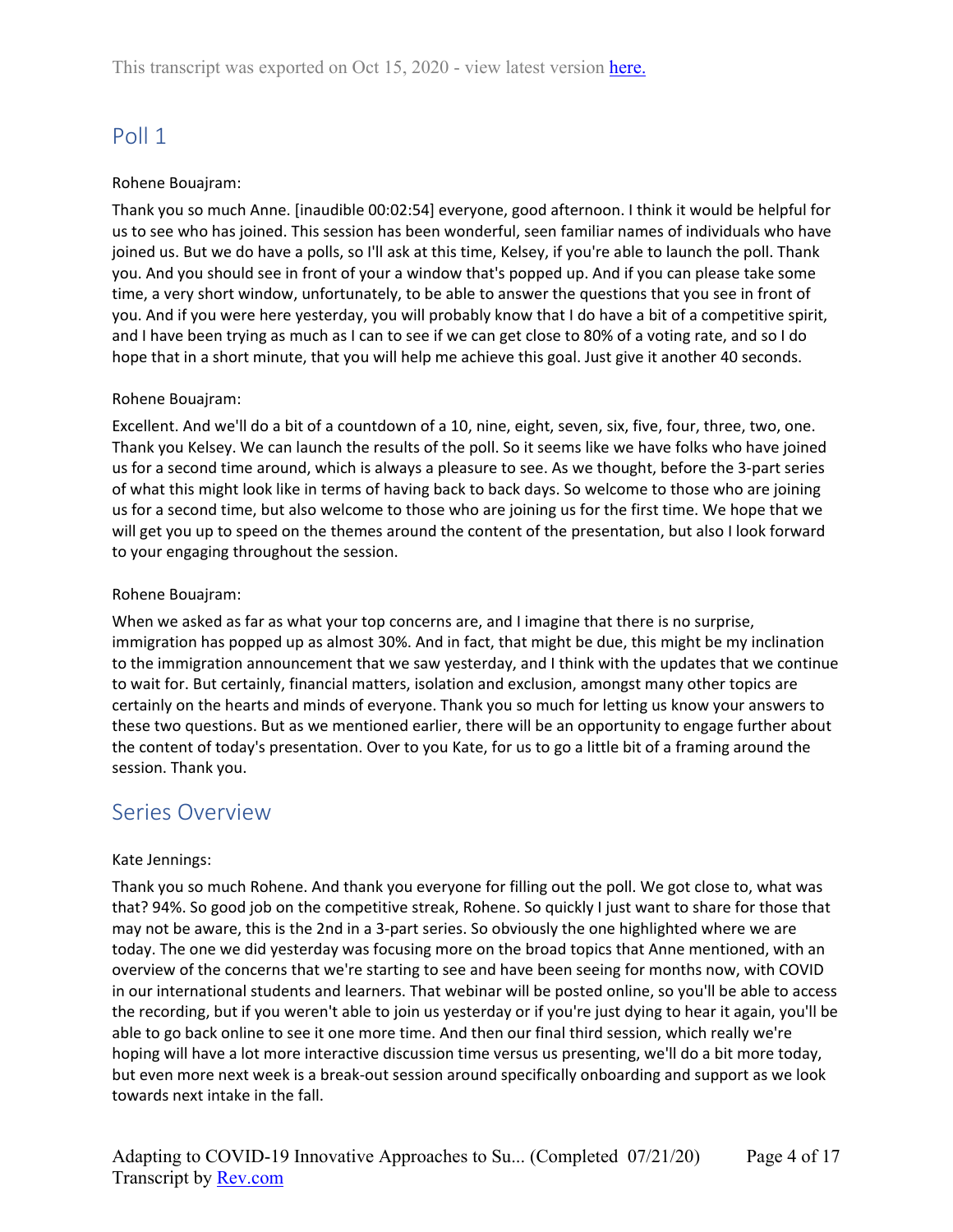#### Kate Jennings:

Next slide please. And so just a couple of quick hopes. We have four learning outcomes for today's webinar. You're going to hear about four specific examples. And in fact, many of us have shared more than the one we're going to highlight today, just because you will have access to the slides. And so you'll see some other things we're doing. You'll learn about some initiatives at other institutions. So as we said, we're really hoping that you will share your own experiences after we share ours, in the form of a Padlet. So on that note, I would ask you if you can open up a second window beside your Zoom window so that you can get onto the Padlet quickly when we get to that point. So we'll be posting a link in the chat that you'll copy and paste into the browser for the second screen.

#### Kate Jennings:

And then also opportunities. So we would like everyone to be able to start thinking about maybe some ideas that you've heard today and how you might be able to engage those in your own institutions, and/or on BC wide approach. So we hope next week to talk a little bit more about how do we do more sharing of resources and program models, et cetera, across BC, given all of us are facing similar, not always the same, but similar concerns and considerations, in particular as we head towards the fall. So thank you. I'm going to wrap things up there and hand it over to Anne, for our first topic and examples.

### <span id="page-4-0"></span>Addressing Financial Challenges

#### Anne Harris:

Oh, I'm so sorry. I'm so sorry. Okay. So I wanted to talk about financial challenges and this was something that we discussed a lot when we first started planning this. And yesterday [inaudible 00:08:24] you in terms of the major challenges that both our current and our future students are facing in terms of financial stresses as we go through this pandemic. Can I have the next slide please? And really, as we discussed yesterday, this pandemic has had a devastating effect on financial situation across the world. And when we reflect on the challenges that our current students are facing in terms of possibly losing employment or reduced hours of the part time work, or the inability of their families to be able to help support them because they themselves are under financial stress back home, we can just imagine some of the real challenges that our students are facing at the moment.

#### Anne Harris:

And also when we reflect on our incoming students and their ability or even their willingness at the moment to be able to spend that money on study abroad when there are so many other stresses that they are facing back home. So, if I may have the next slide please. I just want to share a little bit about some of the things that we've been doing at the College of New Caledonia, both directly and indirectly to assist our international students with the financial situation. So at the beginning of May we actually held a phone survey of all of our international students who are currently registered in our intercession semester. And that was our summer semester. We had over a thousand students that we tried to contact by phone, and we had a pretty good response rate from that. And the reason for that phone survey was to gauge a variety of different topics, but one of them was around financial wellness. And we really wanted to understand from our students exactly what their financial situation was, so that we get a better handle on just exactly how serious this situation is for our international students.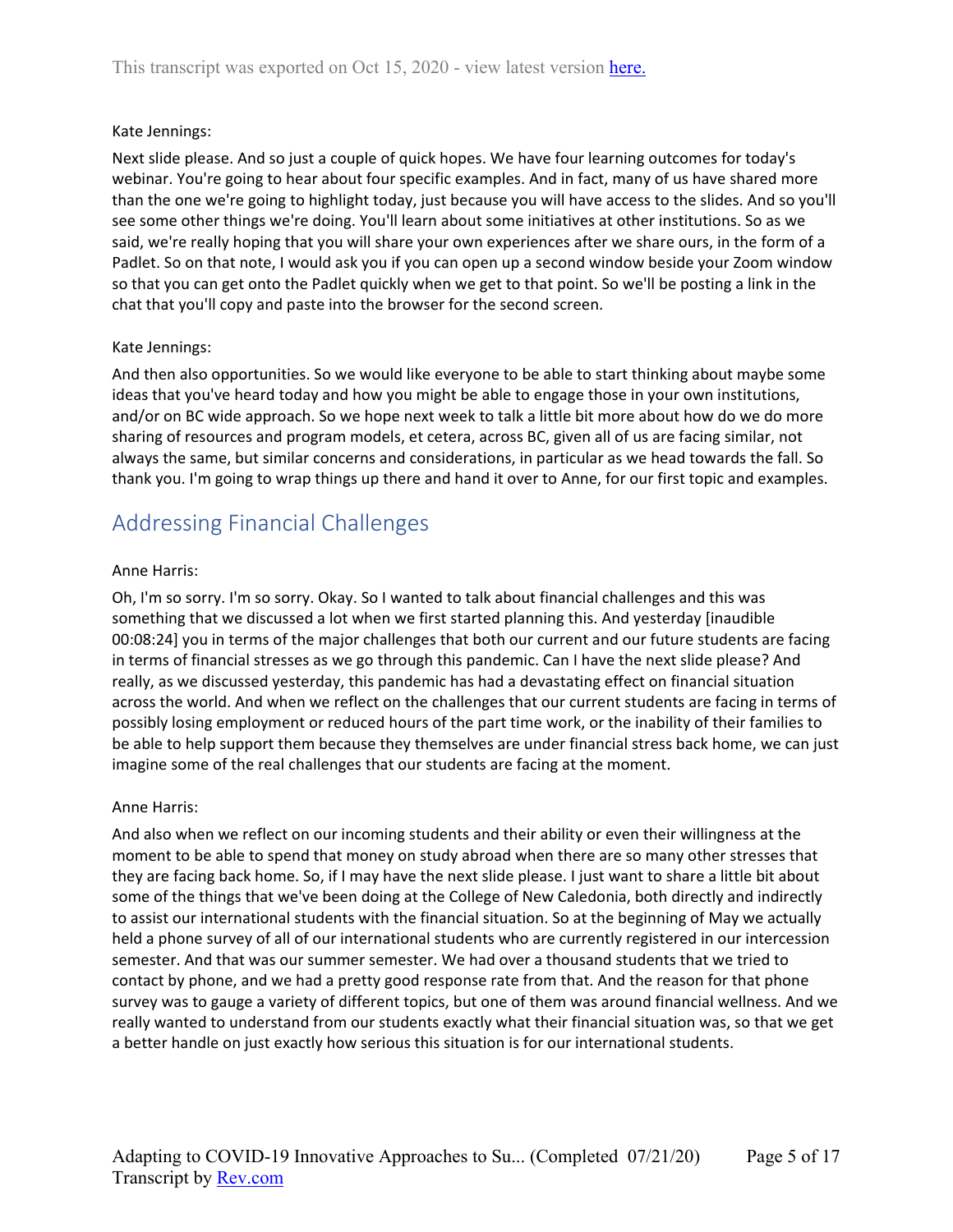#### Anne Harris:

And so in some cases we found that students had actually been successful in getting access to things like the CERB funding through the federal government, if they had lost their job due to COVID. And in other cases we learned there're some students who really in actually quite difficult financial circumstances, having lost their jobs or had their hours reduced or not being eligible for the CERB funding just simply because they had not been in the country long enough or working enough hours and all of these kind of things. And many of them were in a lot of financial stress. And so this actually then was able to inform the college on exactly what the situation was with our international students. The college itself, having been in a situation at the end of our fiscal 2019/20, with some surplus funds available from both international education and other parts of the college, was able to partner with the CNC Students' Union to administer an emergency fund for international students.

#### Anne Harris:

So this is one time emergency funding that was provided to eligible international students who required some short-term, one time funding to help with things like rent, groceries, other bills, these kind of things. I understand that most of the money handed out was between 250 and \$700 for each student that applied. It may have been slightly more in some cases, but that was the range of what we had. Can I get the next slide please? Thank you. In addition to the direct assistance that we provided, we also looked at our processes within the college and try to figure out ways that we would be able to support our students as well. So one thing that we do at CNC is we do allow our students to pay their tuition in installments, and we've had this payment plan system set up for several years now. It used to be a manual system and it was sometimes a bit clunky and sometimes difficult for students to access. And over the years, we have worked to really make it more of a streamlined process.

#### Anne Harris:

Recognizing that our students were unable to come on campus to apply for payment plans for the intercession semester, we worked between international education and our finance department and our IT department, to create a fully automated streamlined application process for our international students. And making it far more applicable too so that students would be able to access and [inaudible 00:12:46] the ability to pay. Basically, their tuition spread out over three months instead of having to pay all in one go. And we had a very good uptake on the payment plan for intercession semester, and we've extended this into the full semester, and we fully expect to see a good uptake for that as well.

#### Anne Harris:

At the same time, our fee payment deadline for the fall 2020 semester has been now extended to the end of August. It's not a huge extension, admittedly, it's about an extra two weeks that we're providing to students, but hopefully that extra small little window of time will give them just a small opportunity to [inaudible 00:13:25] to have full funds available to pay their tuition for the fall, or if they are on a payment plan, then they are able to pay, they'll be able to have just that little bit of extra time to save up the deposit that they need. At the same time, we're also reflecting on how we can support our future students. Again, previously, we had a tuition deposit refund policy that would only allow a refund of the tuition deposit for those students who had a visa refusal. And we recognize that in this particular case, we may have plenty of students who for a variety of different reasons suddenly realized that actually coming to school in Canada was not their first priority after all. And they really needed that money that they had paid to the college and have it refunded to them due to the situation of COVID-19 in their home country.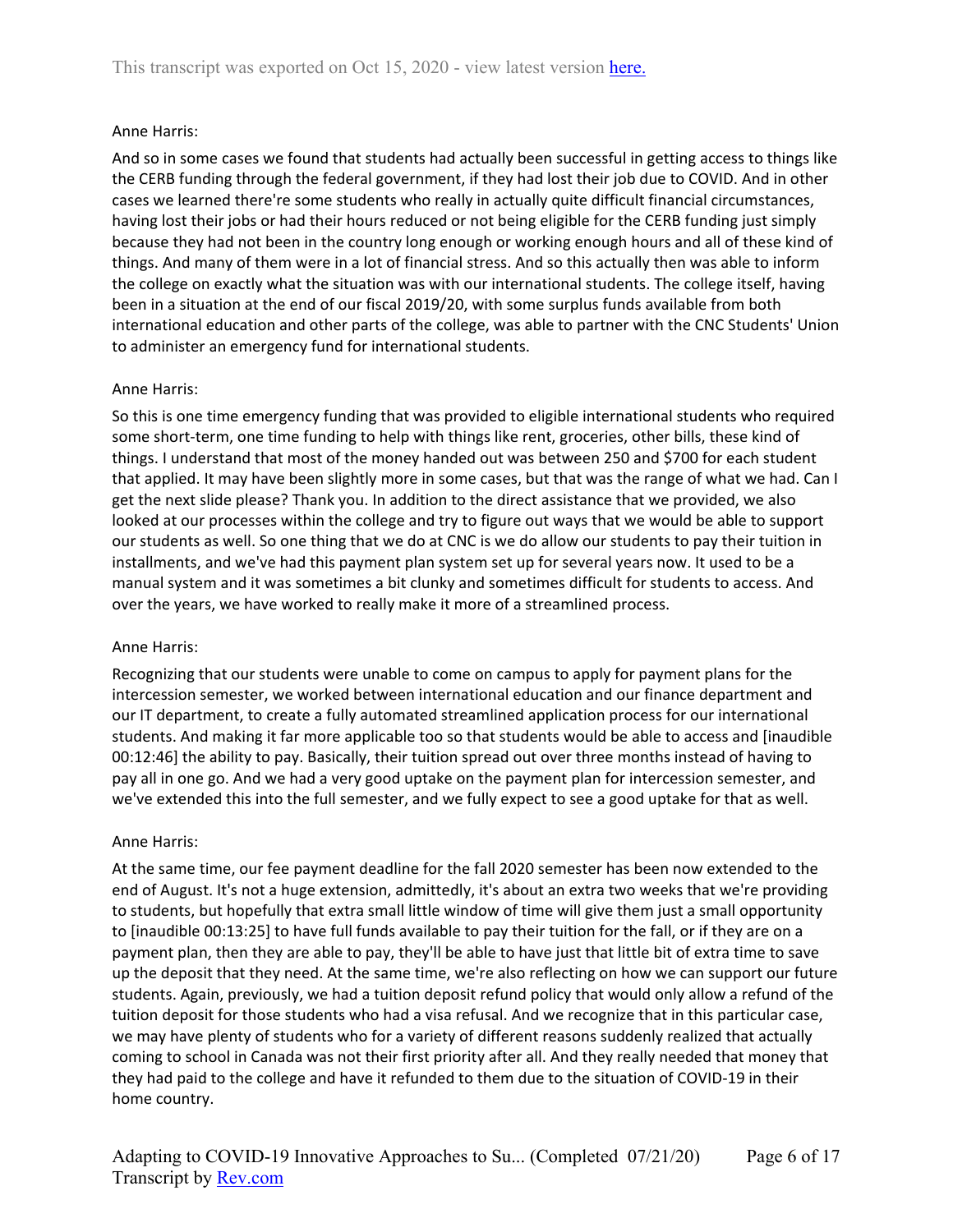#### Anne Harris:

And so we were able to adjust our refund policy to allow refunds of tuition deposits to students who express their concerns around COVID-19. If they are needing to have that money back and so on, then we are able to cancel their letter of acceptance and refund their money accordingly. In the same time as that, we have also adjusted our deferral processes as well, so that if a student wishes to defer a semester or two semesters, or maybe even three semesters, we're allowing them to extend that now, so that, again, if they are wanting to just let things stabilize in their home country and defer their tuition and their plans to come to Canada or to start their programs online, then we are allowing them to do so. And so we're trying to be as flexible as we can with that.

#### Anne Harris:

So, those are just some examples of some things that we're doing at my institution to help support international students. I would be really interested to hear from you as to what is happening at your institutions. If I may have the next slide please. Thank you. So that is the question that I'm asking in my Padlet. So what I'm going to do is I'm going to share in the chat, I'm just going to post the link to the Padlet here. And if you want to come join us, just click on this link here and that will take you to the Padlet, and you'll see the question posted there. And I would encourage you to add your comments under the question and then we can start having a look at that. Okay. So please go ahead and start posting your comments.

#### Anne Harris:

Okay. So people talking about refunds. Wonderful. I'm just going to pull this over so I can read it. So please, yes, go ahead and share your comments. And if there's a particular comment that you like, and you can just use the hop icon to almost vote, if you like, on your comments there. And we'll just keep this open for a few more minutes before we turn over to Rohene and her presentation. I see we've got a temporary emergency fund. Okay. Bursaries, that's great. Other folks also partnering with student associations. Yeah. Oh, lending laptops. I like that. That's a great idea. That's a great idea. Yeah. We've done something similar. We also, through our media services department we have been able to loan out laptops to students if they require them. I think that's really beneficial for those who can't access them otherwise. Okay. And I see people are presenting on the modifying the refund and the federal policies.

#### Anne Harris:

And I recognize it is very difficult. When we consider this, because a lot of the students, obviously, were really needing some very short-term, often real emergency funding at the beginning of all of this. And we really needed to think quickly and act quickly to be able to support them. Okay. And I'm seeing some comments on textbooks. Yes. And that's another one, of course, textbooks are super expensive, as we know, and open textbooks are going to reduce costs for students. That's fantastic. Yeah. Okay. Okay. Oh, this is lovely. Someone's looking at a back to school hamper program. That's a [inaudible 00:18:24] around how we can support our students if they need to go into quarantine when they first arrive in Prince George and what kind of care packages and so on that we can put together for them. So I'm glad to see that that service coming up for people here too. Okay.

#### Anne Harris:

We'll just keep this open just a couple more minutes. And then I know time is of the essence and we have to get other people, to let other people present theirs as well. So this Padlet will stay open too, so if you want to continue adding your comments throughout the presentation, and then each of us,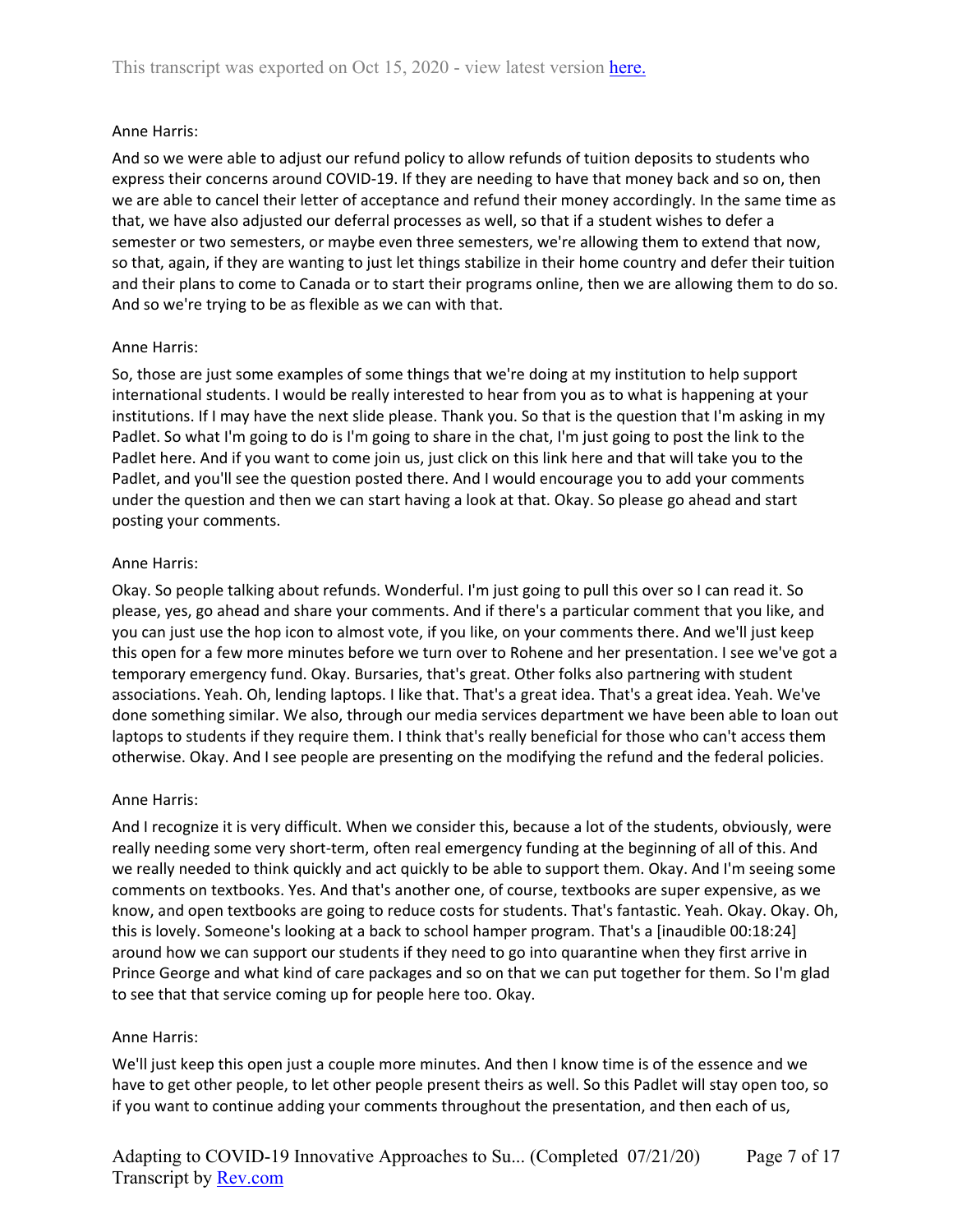Rohene and Teresa and Kate, we'll also have their own separate ones where we can share all of our information. Great. Fantastic. Okay. I'm going to let that keep ticking, but I think, Rohene, I'm going to pass things over to you now, so you talk about immigration and border considerations. Thank you very much.

### <span id="page-7-0"></span>Addressing Immigration and Border Considerations

#### Rohene Bouajram:

Thank you so much Anne. And thank you very much, Kelsey, for moving us to the next slide. If you can go over to the next slide too. So I just wanted to start off with acknowledging that I think a running theme that we discussed yesterday was around the multiple policy changes that we've been seeing over the course of the last few months, as well as border restrictions. And ultimately, I'd like to start off with saying one thing that I have sincerely appreciated from the international student advising team at the Vancouver Campus and also the international support and services and programs team at the Okanagan Campus and coming together at the University of British Columbia has been this web page, which we've dedicated to being able to centralize information for anyone coming to that page to be able to better understand how to address specific questions and frequently ask questions has been the framework for this particular page.

#### Rohene Bouajram:

And really the goal behind it has not only been information provision, and certainly accuracy and updates, but also immigration literacy with regard to students and staff and faculty members feeling comfortable with being able to understand how the various questions are actually inactive in terms of policies and also decision making. So, a huge shout out to the teams at Vancouver Campus, but also for me to acknowledge that when you have something that is robust and communicated, it really does allow for everyone involved to have a better understanding of the impacts of immigration on international students. I do provide a link if you are interested in taking a look at that particular page. If we can go to the next slide. Thank you. So, I'd like to highlight, I think, as we look at examples that would like to share with you in terms of how we've approached specific areas within these ultimate four themes, I would like to highlight the UBC Mastercard Scholars Program for which I oversee within my role at the University of British Columbia.

#### Rohene Bouajram:

I do want to specifically highlight what we've done for our incoming scholars as a way to share how we've approached a very small group of individuals within the larger group of international students and the body of international students at UBC. Every year, we do have an incoming class and this certain year was no different. Specifically, we had 19 scholars who were embarking on a graduate program at UBC and coming in, ideally for September of 2020. In March, we were able to have a dedicated advisor who would support them with immigration support, so really getting them ready to submit an application for their study permit. And of course, all of that got exacerbated as we saw what happened with COVID. What then happened was, in about April, we had to pivot with looking at ways in which we could support students to be able to submit a study permit application, ideally by May 15th, which meant being able to support them as much as possible with submitting comprehensive applications, being able to understand all of the requirements that are related to that, and then being able to successfully submit.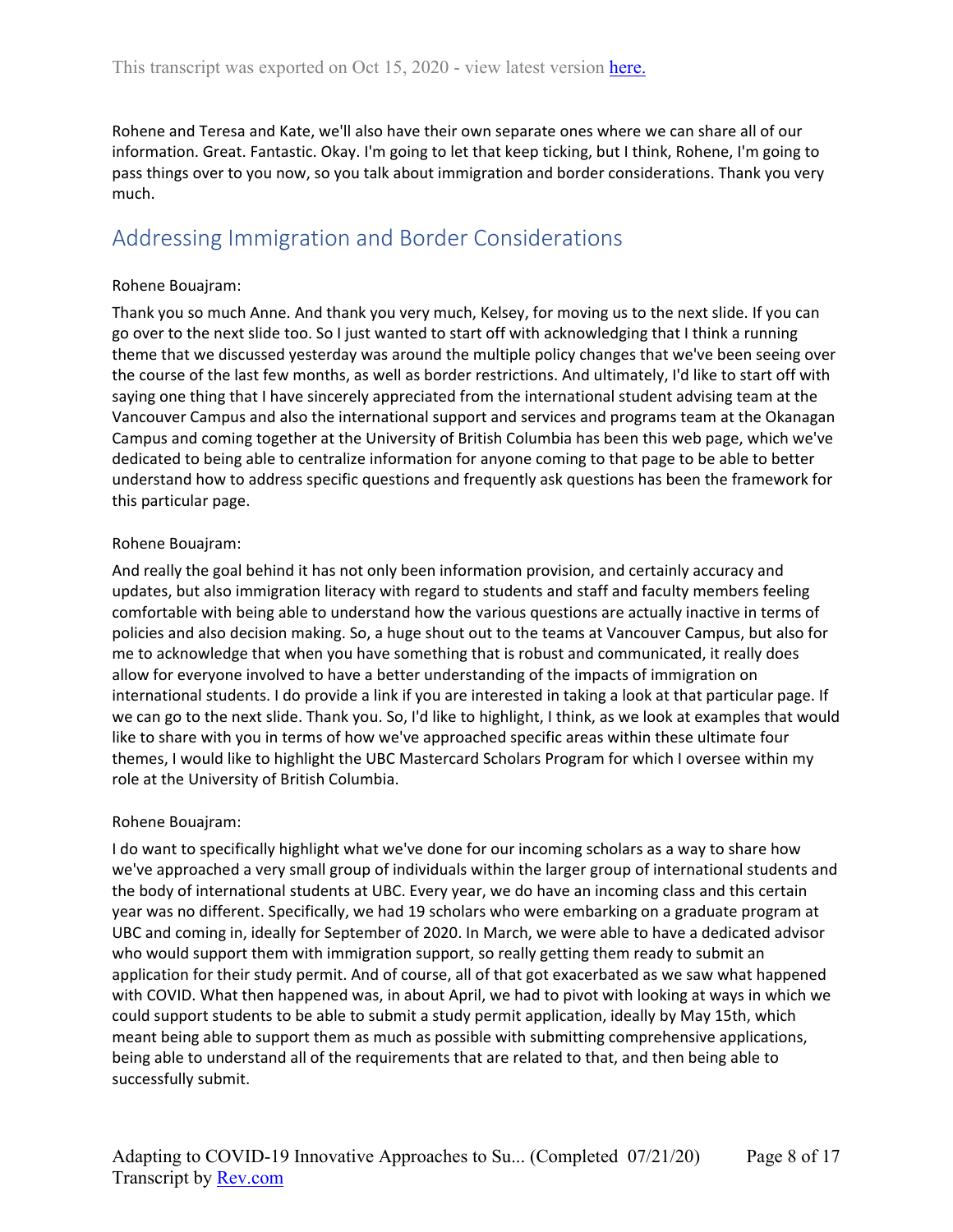#### Rohene Bouajram:

What we saw with some students as various countries within Africa, because the Scholars Program is specific to Sub-Saharan Africa, was that there were different experiences around the opening up of, not only visa, sorry, not visa offices, but may call, panel positions and then also ability to provide biometrics. Whereas the [bossman 00:23:05] drive, you would not able to either do a medical exam or even biometrics. So we had to develop strategies of how we could support scholars to be able to submit their application, but also at the same time, do so in a way that was safe, but also a way that we would be able to support and to submit an application that could be eventually processed once they were able to submit biometrics and medical exams. However, the bulk of our time over the course of June was really supporting scholars to think realistically about their ability to stop their studies at no fault of their own.

#### Rohene Bouajram:

And I will say that this was a month in which it felt really heavy, not only for the scholars involved, but also for myself and the team and being able to say, what we could say concretely and with certainty, and then a lot that was not very clear and certainly not very certain. And I give you examples of travel restriction and the post graduation, work permit eligibility and [Len 00:24:00], being one of them. How we approached that was through having group Zoom meetings with our scholars, one-on-one conversations, and to really move scholars from a sense of feeling helplessness. And again, this is within reason and a bit of emotional paralysis to making really good decisions and biding by some deadlines that we made with regard to decisions. We were very fortunate in the system or to, I think what Anne has shared in that we have faculty members who were able to support deferrals that were really flexible and to build out pre-arrival contingency plans.

#### Rohene Bouajram:

I don't want to go too much in that because I'm certainly happy to go in more detail, but I will say the underlying framework that we used and we'll continue to use is pivot, re-visit, communicate and plan. And I hope that that's something that might resonate with you as you think about the extrapolation of the impact of immigration and your approaches to international students. So it's [inaudible 00:24:54], I am going to share the path on the immigration front. So if you can please take a look at that. And I am going to ask, there are two questions that you see in front of you, and if you can please add to either one or both of the questions by just hitting on the plus sign, how are you addressing your international student's immigration concerns? And would also love to hear, what strategies have you found helpful in assisting students with a level of uncertainty? Because I think that that is certainly an area that we are finding challenging, but also balancing that with the opportunities that are presented.

#### Rohene Bouajram:

So I'm seeing on the Padlet, that social media has been a great way of reaching out to students. And I can imagine, also the utilization of Facebook has helped connect with students in different ways. When it comes to strategies, I'm seeing email. And I imagine that with email, there's tons of communication that is being created with care, with thought. And then also thinking about frequency, in many ways connecting to what Kate had mentioned yesterday, which was about how do we as institutions provide transparent communication about what we know, but even one corny about what we don't know. I'm seeing that there is also lots of drop-in advising and live webinars which is always helpful with international students being able to connect with the team to know how best to make some significant decisions that are impacting their lives.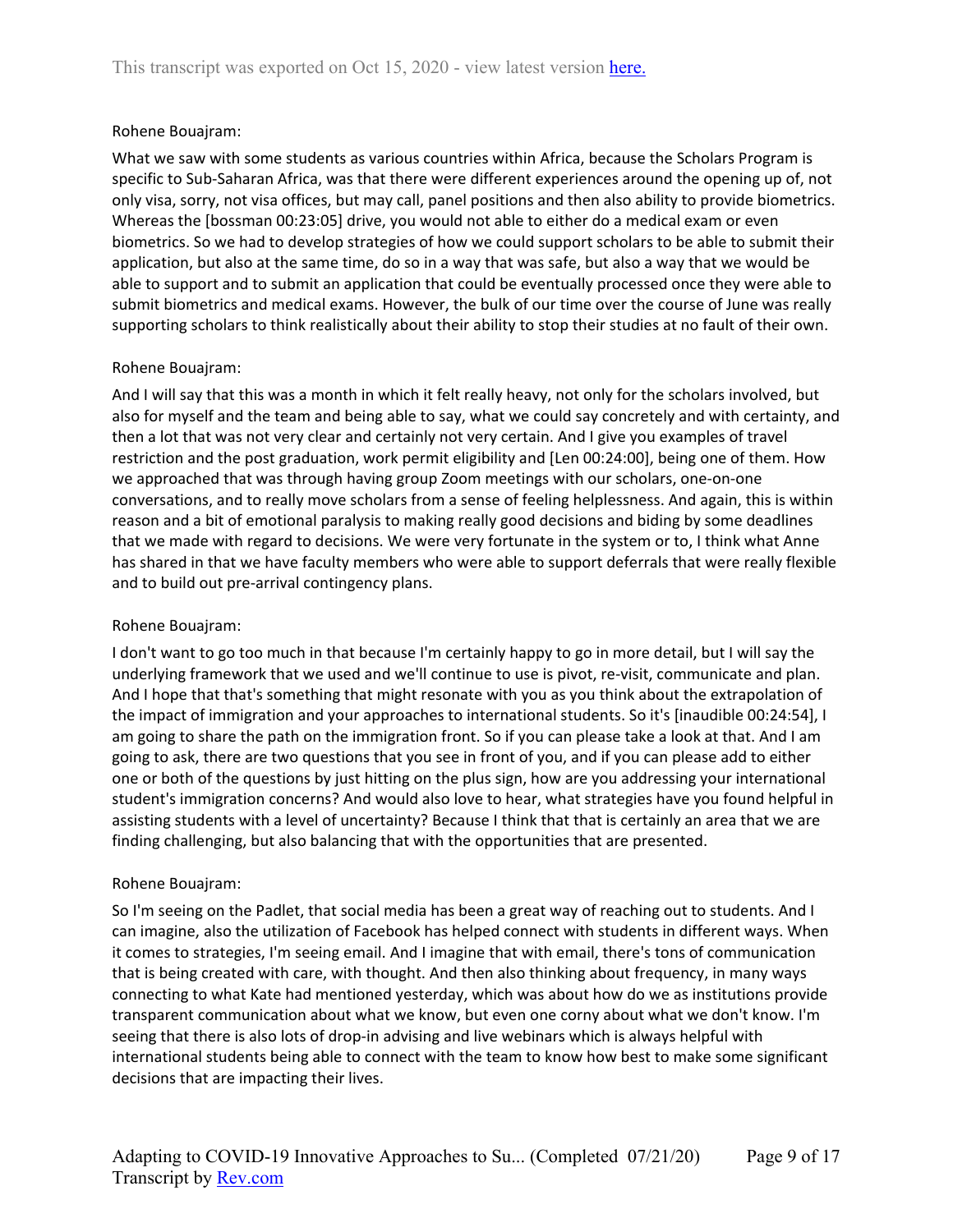#### Rohene Bouajram:

Fantastic. And if there are challenges that you're finding as well with any of these questions and your approaches, please feel free to add them too. I think often we would like to share all our successes and everything that's going well. And sometimes it's a little bit vulnerable to share what might not be going well. And so if you feel comfortable with sharing that in the form of a post, please do so, because I think we can all learn from each other that these are certainly unprecedented times and I think we're all piloting many things and certainly learning and pivoting when we can. Okay. I'm not seeing ... I'm seeing also some, a need to adjust as a strategy, which I imagine it might mean one idea and one approach, one week, might be completely different the next week or the next day. And so thank for sharing that, also sending messages to groups based on their specific situation and that customization of what this means for them is not only personal, but also becomes quite clear and also relatable.

#### Rohene Bouajram:

And I am sure students appreciate that in knowing that from an institution with respect to that, they truly understand where those students might be in their program and also in their decision. So similar to what I think has been already mentioned by Anne is that we'll continue to keep the Padlets. And when we do have time, we'll see a very short window, but we'll certainly come back and do, back to the Padlet to see if you have any further questions. But thank you for sharing your strategies and also for how you've been approaching your support for international students. At this time I'll ask Teresa to take over and to walk us through increases in exclusion and racism. Thank you.

### <span id="page-9-0"></span>Addressing Increased Exclusion and Racism

#### Teresa Brooks:

Thank you very much Rohene. So, just as a recap, yesterday, for those of you who weren't there, we talked a little bit about how one of the challenges for international students and international learners is that there is a greater sense of isolation and exclusion. And we have seen within our communities, increased incidences of racism, in particular, anti-Asian racism in Canada, as well as with the recent BLM Movement and protests with regards to the George Floyd incident, we have seen an overall increase in those, in racism and concerns for our international students. So, today we'll be, I'll touch upon some of the things that we're doing at Sneweyet Lelem Langara College, on how we address these two areas of concern. Next slide please, Kelsey. Thank you. So, first of all, I just wanted to touch upon a few things that we've been doing at Langara to help increase international students' sense of belonging and engagement. And really, I think Rohene said it really well.

#### Teresa Brooks:

But the key word here is pivot. And I'm sure you all can relate to that or many of you can relate to that, is really just when colleges or the campuses were closing and we've had to switch to work from home or work remotely, we've really had to relook at very, very quickly all of the services and supports that we were offering and how we can continue to deliver those services and maintain those service levels for our students. So in a very short time, we've had to switch it up and pivot. So most, I'm not going to go with, and this is certainly not an exhaustive list, but I'll highlight a few of these things that are listed here. But we've had to ... Prior to the pandemic, everything was face-to-face, in person, as I'm sure for many of you as well. So we've had to offer, we've created Zoom, daily drop-in advising via Zoom by our international student advisors, with regards to immigration and any other general matters that international students have questions about.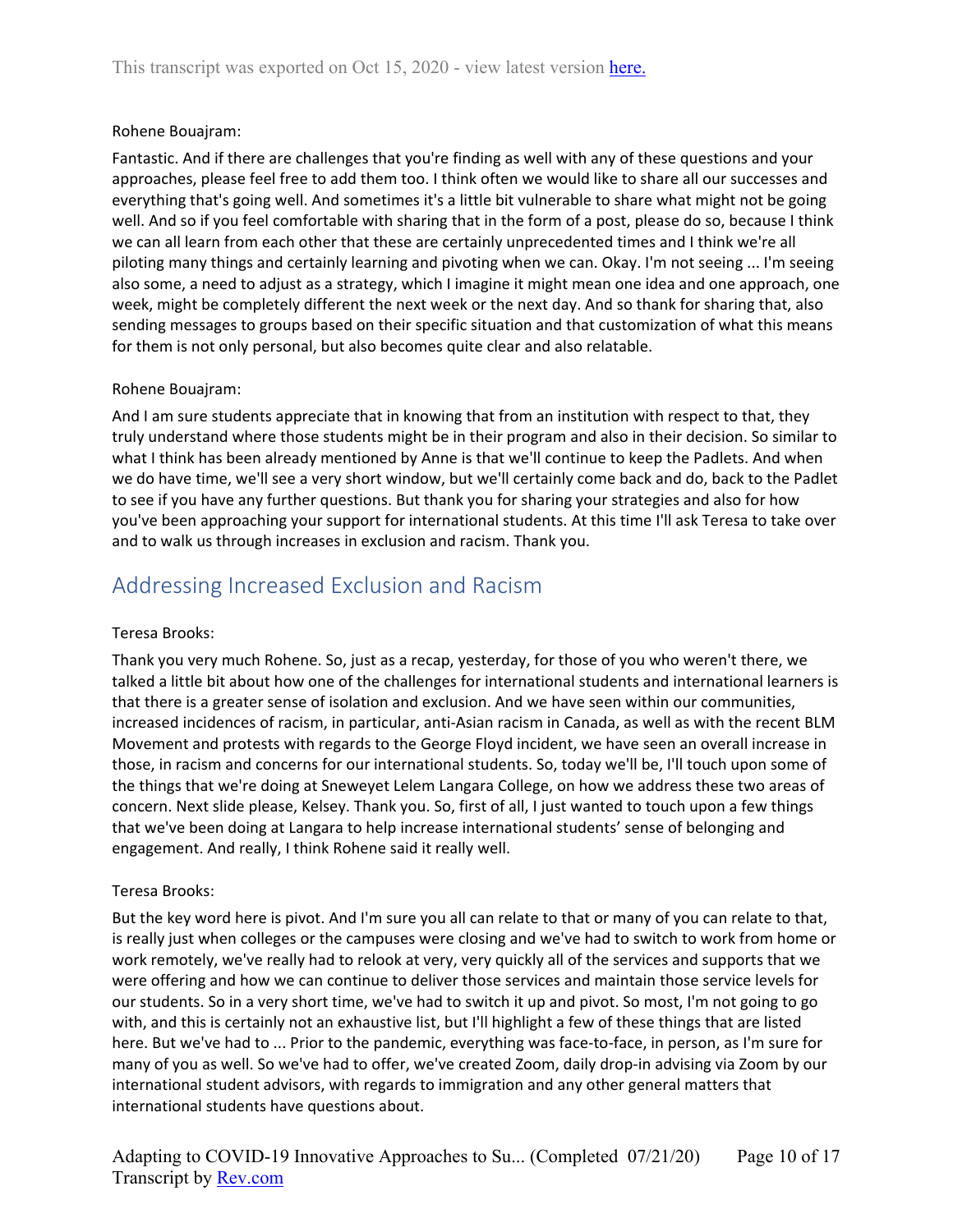#### Teresa Brooks:

We also offer those drop-in sessions in a variety of different languages and they are offered every day, Monday to Friday. We've also, the workshops that we have offered face-to-face traditionally, we've also switched those to online. So a variety of different topics such as immigration matters or financial management, we've been able to offer those online for students. We also have a very strong student volunteer program here at Langara. It's been running for quite a while. And the student volunteers have always been very active in providing social and recreational opportunities for our students. And although we've had to decrease those offerings, our students have still continued to offer weekly iChat sessions, and these are very informal Zoom rooms that students can drop-in and just have a conversation with our student volunteers about things that are going on for them or have any questions.

#### Teresa Brooks:

Academic side of things, we do have a new virtual learning support. It's an interdepartmental, very collaborative support group that offers one-on-one Zoom sessions as well as community cafes. And this is run by our teaching and learning curriculum development center, as well as our learning commons and other faculty members, and counseling is also part of that group that offers these daily drop-in sessions and community cafes. And with our student orientation, we had student orientation in the summer semester. And again, we've always traditionally offered full day sessions. But with COVID, we've had to again go online. So as many of you know, online we weren't able to offer full day session, so we've had to figure out a way to put that information somewhere so that students have access to it, even if they can't attend the synchronous live session.

#### Teresa Brooks:

So what we've done, and again, very, very quickly, and I have to give credit to our international education engagement team who very, very quickly put together international student orientation resource page on our website, that is an asynchronous compliment to the synchronous session, which was really a great resource and continues to be the resources available on our website, so students can refer to it often. The social media has also been a very key part of our engagement strategy. We've always used Instagram, but since we've had to close, we've used Instagram posts and stories to really promote engagement, interaction between students and the college and our department through polls or surveys, comments, and we've even offered incentive prizes for students, for commenting on things. So those are a few things that we do offer and have had to change to help students to feel that increase sense of belonging.

#### Teresa Brooks:

Next slide please. And looking forward to the fall semester, along the same lines, we are really focused now on a college wide orientation experience. At Langara College, we do have a variety of different orientations. We have a college-wide orientation and international student orientation, and orientations for other specific groups. So what we've done is rather than having students receive several different emails about an orientation which often can cause confusion about which one do I go to, we've collaborated with our student engagement office, our athletics and an intramurals, our Indigenous Education Institute and services department to really develop a, almost a rebranding of the orientation experience that will provide more comprehensive information and cohesive information that the student would get. So from the student's perspective, it's one email that off that says, "Here's your orientation experience package. Here are the offerings that you can sign up for." And we're hoping that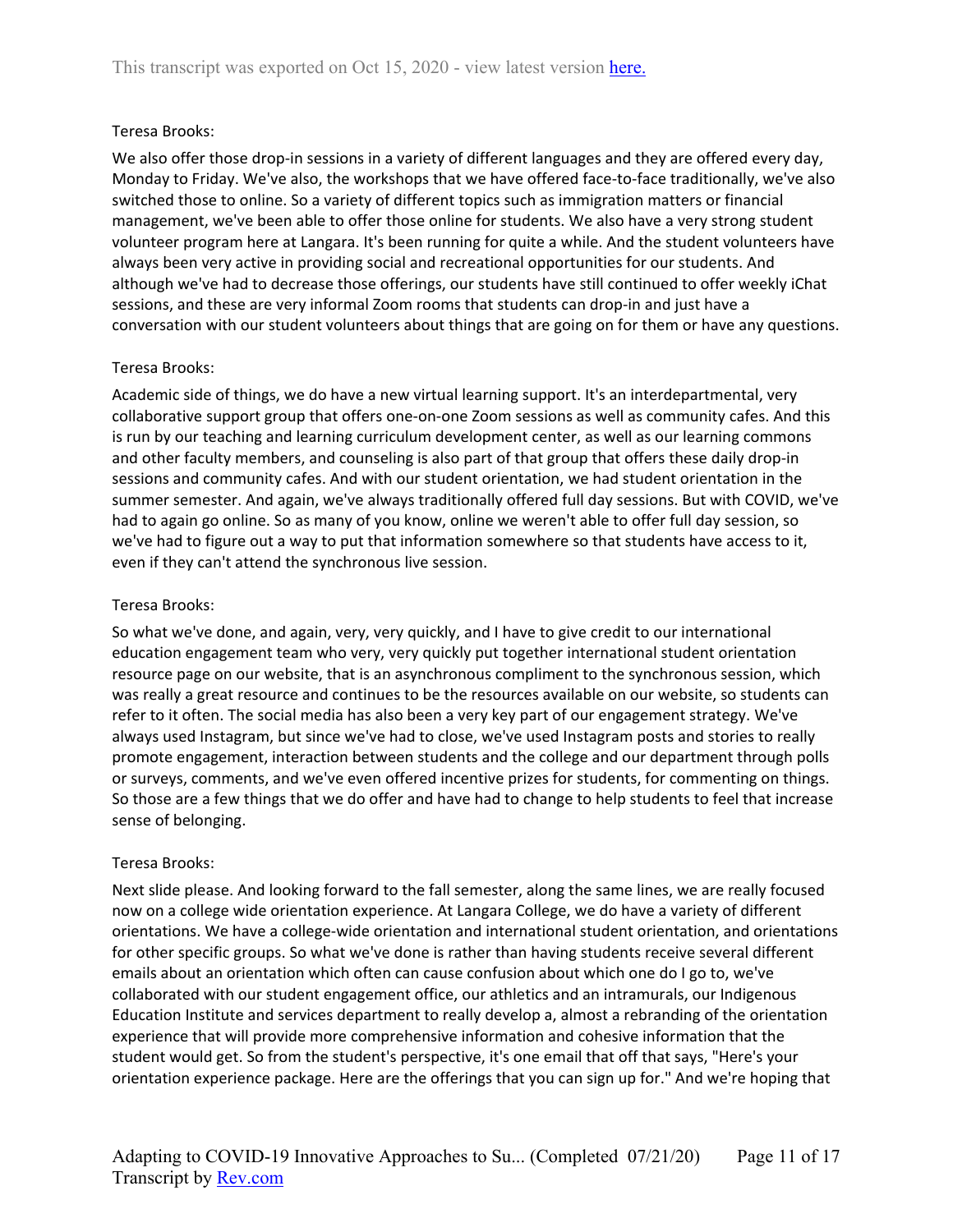that will make it easier for students and will encourage them to join. And these are all going to be offered online via Zoom.

#### Teresa Brooks:

We're also offering our orientations at non-traditional times to accommodate for different time zones. So such as 7:00 to 8:30 in the morning or 6:00 to 7:30, which traditionally we haven't done in the past. We also have, and I think many of your institutions do as well, an asynchronous student success course, it's almost like a Langara one-on-one type course, that will help students to prepare for studies here at Langara, not here, but to start their courses. And we're really going to make a point of promoting that as part of the orientation experience. We also are looking into possibly potential opportunities for inperson advising sessions. Our college will continue to be closed, our campus will continue to be closed for most of our services with exception of some essential. So we're looking at providing those drop-in sessions in person. So we're looking at that as well. And finally, we are fortunate enough to be able to have three representatives from the international education department on the EOC Recovery teams, which will help us to really influence the reopening and the how we provide service to students.

#### Teresa Brooks:

The next slide please, Kelsey. Thank you. With regard to racism, we really have just started, and I've put in all caps here, more needs to be done, and that's really true. Here at Langara, we have put out a college public statement. We have issued an anti-black racism statement and resource internally, within Langara employee community. We do have a newly form, it's about a year old, the Center for Intercultural Engagement. And we really try to focus a lot of our attention on providing intercultural supports and intercultural learnings for our employees. So you'll see here, there's a variety of different things that we're doing, but again, the stress point here is really we do need to do more. And I know that my co-presenters here also feel the same way.

#### Teresa Brooks:

So those are, again, just touching upon some of the things that we're doing here, I'm going to invite you now to go through the Padlet on this topic here. There's the link for it. And you'll see three different questions, all pertaining to supporting students and their sense of belonging, and rather than sort of departmental, but considering what are some of your institutional plans to address systemic and structural racism, as well as your institution's support. How does your institution support intercultural learning for employees and students? So, if you can take a moment to add some of your things that you're doing at your institutions, that would be great.

### <span id="page-11-0"></span>Supporting Wellness and Wellbeing

#### Kate Jennings:

And Theresa, while that's happening, I'm just getting a sense of time. I've been to do a bit of an overview of what was talked about yesterday. So if we can go to the next slide please, Kelsey. And the next slide, Kelsey, thank you. If you joined us yesterday, apologies for the quick summary. But yesterday's topic when we were looking at wellness and wellbeing for international students, I was stressing two things. One was connections with stakeholders across campus. So as we all know wellbeing and wellness of students and international students in this case is not only one office or one person's role. And so really the importance of connecting with colleagues across your institutions. And then the second piece was around communication. This includes consistent messaging and transparent messaging as we've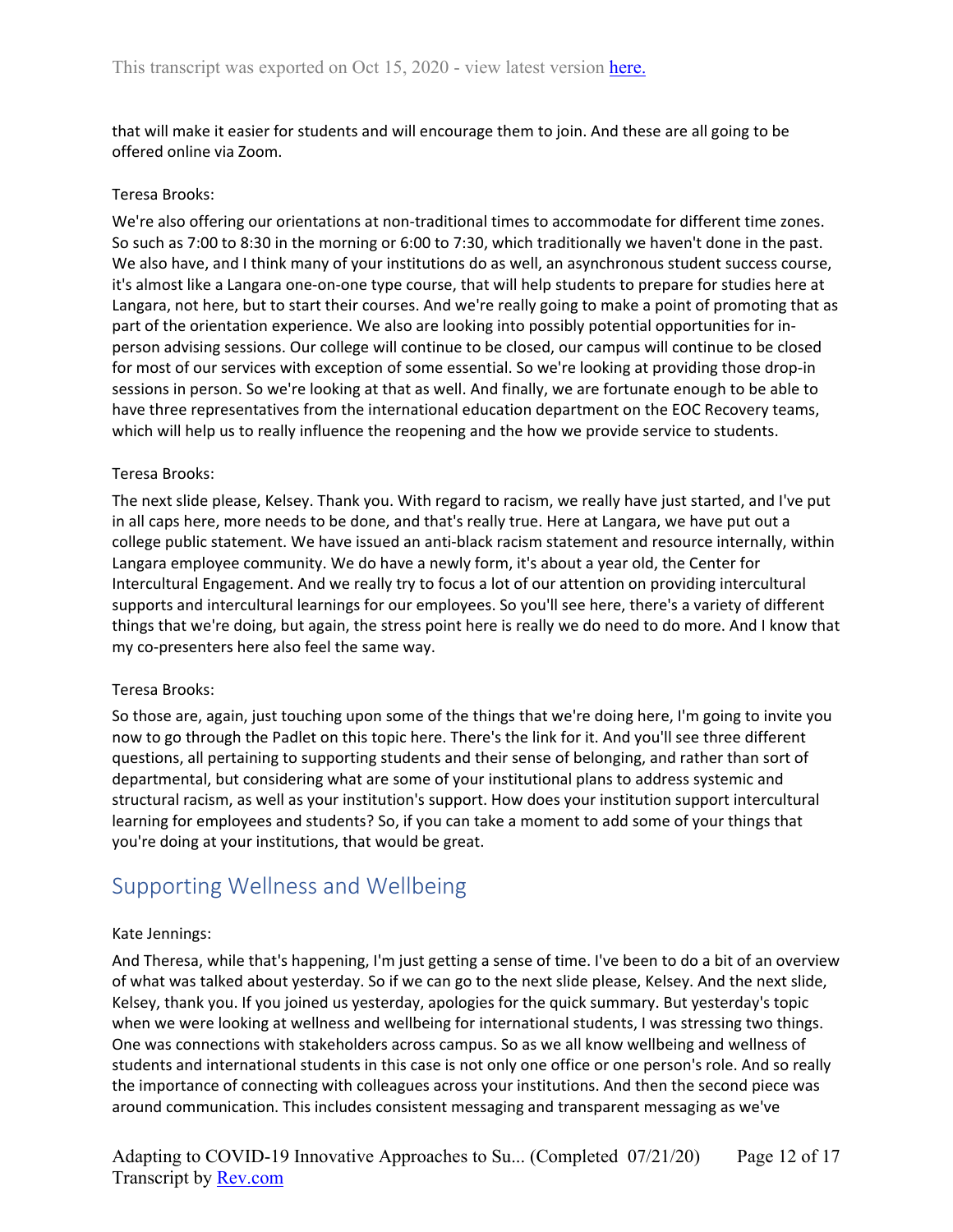mentioned in some of the other topic areas, and more so I think also is making sure the students understand who to go to and who to reach out to to get support for themselves.

#### Kate Jennings:

Next slide please, Kelsey. And so I'm definitely not going to go into detail on all of these, but I thought I would share a number of different points that my institution, VIU, across the institution, working on to support the wellbeing and wellness of international students up to this point during the COVID crisis and then certainly as we're planning into the fall. One that I will highlight, and Teresa touched on this a little bit, is around time zones. And so a big focus for us is making sure that we're not forcing our students to adjust to our time in BC, if they're located around the world. And so if we can imagine a student who's trying to either access services or courses, and it's 3:00 AM their time, that is going to impact even more so on their wellness and wellbeing. So not only will they be struggling potentially with staying awake, but if they're also in a space where they're sharing their home, when may potentially have to share a computer in somebody's bedroom, just being aware of all of these impacts on students' overall experience.

#### Kate Jennings:

And so I know we had a couple of faculty members with us yesterday who may still be with us today, and certainly anyone watching the video in it, but future, is to really, if you can think about, can we adjust our schedule so that students who may not physically be located in Canada at this point are able to access our services and their courses, and that we can support them in their wellness and wellbeing. And as I said, I've listed a number of other things which I'm happy to connect with people after the fact, but for time sake, we'll just jump to the next slide, please Kelsey. And then the other big thing for us at VIU, and indeed I'm sure all of us, other institutions is that stakeholder engagement piece. And so as an example for us at VIU, and this is still the case, we have a dedicated person from the university's communication team working with us and a number of other units on campus, but specifically with international on our messaging.

#### Kate Jennings:

And it really helped us to make sure that not only the institutional messages are sent out to our constituents, but also that it's aligned with our messaging and that we know time-wise when to be reaching out to students and how. One of those pieces that we did early on was something called VIU Cares. And this was for all students, but understanding that the majority of students that were still on campus, in residences, in our homestay programs, which were still open and running, needed to have a daily check-in point. And so we were able to quite quickly organize a daily drop-in that was hosted by various people across the institution. This included our ADP students, our manager of homestay, our frontline staff. It rotated. And so this was done for the first, I want to say almost six weeks of the COVID crisis.

#### Kate Jennings:

So we're also then thinking about how do we continue those open access pieces for students to be able to engage in different ways, when we're aware that there may be biases or concerns about accessing something that's labeled as counseling or something that's labeled as advising. So we're trying to work on that as much as we can to make sure that multiple points of access and communication are working with the students. I'm happy for any of the other points that are noted here for people to contact me. And the easiest is through LinkedIn, which we'll mention for all of us later. But at this point, why don't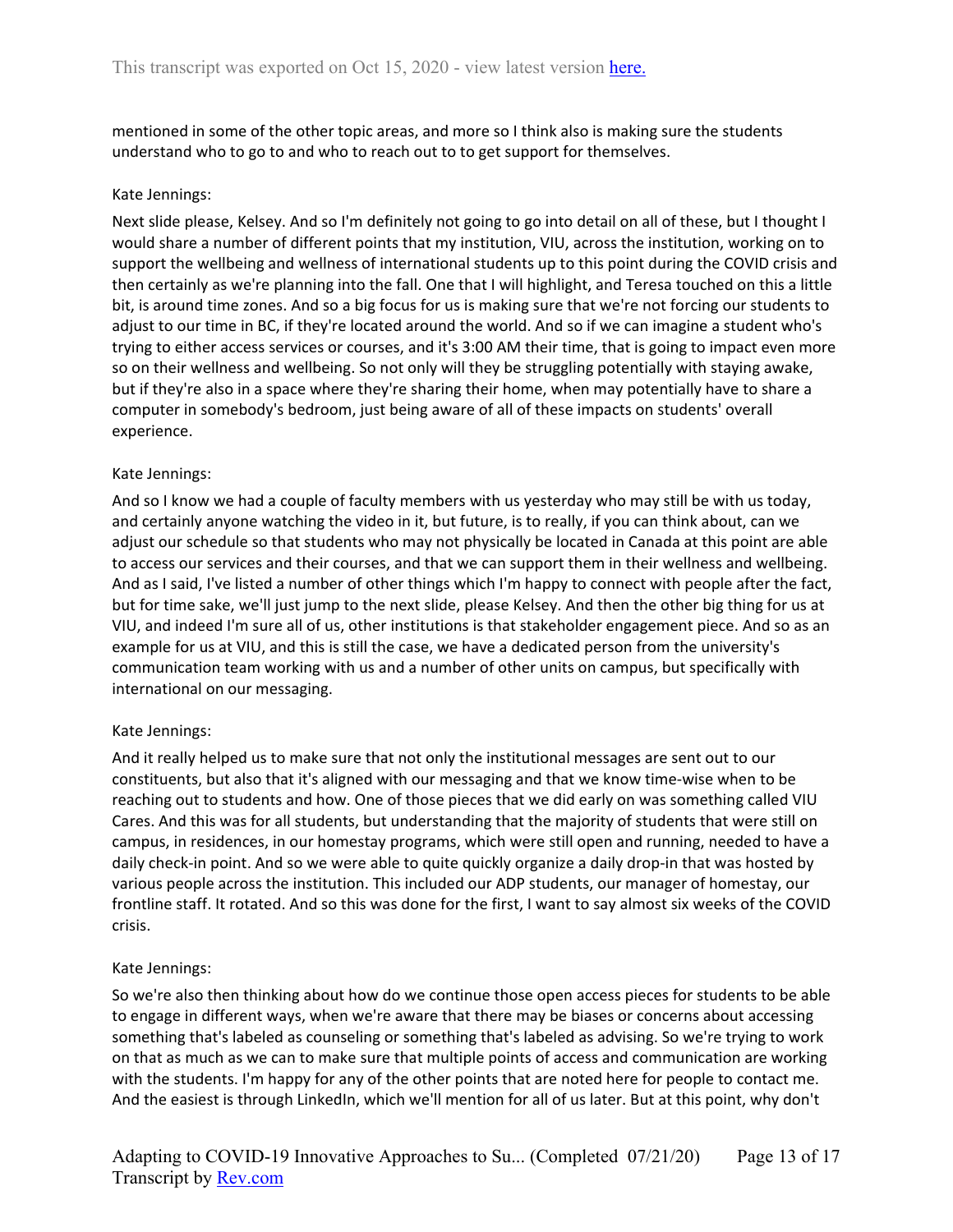we go to the next Padlet and hope they will have time to come back to Teresa's during the Q&A section. And so the next Padlet link, I'm just pasting into our chat is about the wellness and wellbeing for students. So you'll see here, I've done three things. One is about how you're supporting your students. So if you're doing any innovative initiatives to reach out and support the students.

#### Kate Jennings:

The other is around which stakeholders, and the last one, which I mentioned yesterday as an important piece and again a reminder today, is how we're looking after ourselves. So for those that weren't with us yesterday, I use the analogy of an oxygen mask. We all know when we travel, I think that you're asked to put your oxygen mask on first so you can help the person next to you after. And that's really a good analogy for us as we're thinking about looking after ourselves and our own self care, so that we're best able to support our students and our colleagues during all of these times. So I'm just looking over my shoulder to my other screen, as we're seeing people starting to populate on the Padlet. So please do add your ideas and suggestions. Let's do a bit of a refresh. So there's one person mentioning about virtual nutritional coaching, and that students can meet one-on-one for personalized coaching over the phone or online. What great idea around the nutrition. We know that student wellness and nutrition are so intertwined.

#### Kate Jennings:

I had shared as examples there that for my own oxygen mask, I do try to reflect a little bit on how I'm feeling when I wake up in the morning. Some days as we all know we're grumpier than others. And if I can to try and introduce something that's going to bring a little bit of joy to my morning, so that I'm in a better frame of mind when I'm engaging with, not only my team members, but also our students. It's paused a little bit, so we'll see whether or not it's just my computer not refreshing quickly or if people are maybe a little fatigued with the Padlet, which is quite possible as well. Again, we'll leave this up so that if you want to add any other suggestions, these become part of our resources for all of you with the recording of today's session.

#### Kate Jennings:

And so we'll keep the Padlets open, I would say at least until tomorrow. So if you wanted to come back and add anything else or share any other links or resources for your colleagues, this is a great way for all of us to share with each other. And we'll bring this information to our session next week as well. Teresa, did you want to jump back to your Padlet, just in case you wanted to do a quick summary? I think I've saved us two minutes, so you're welcome to take some-

#### Teresa Brooks:

Great. Thank you. So yeah, just looking at the Padlet now, somebody mentioned an international mentorship program, which helps with increasing sense of belonging, which is great. That sounds great. I also had on my slide, we also have an I guide, what we call, I guide mentorship program, which is very similar connecting new students with returning students and it's done virtually. The institutional addressing racism, EDI policy, which is a great start, I think, definitely. And how is your institution supporting intercultural learning, asynchronous courses on intercultural learning for our staff and faculty. That's great. That's really great. So again, as Kate mentioned, these will be up, so feel free to continue adding other ideas and other things that you're doing at your colleges or at your institutions as well. Thank you.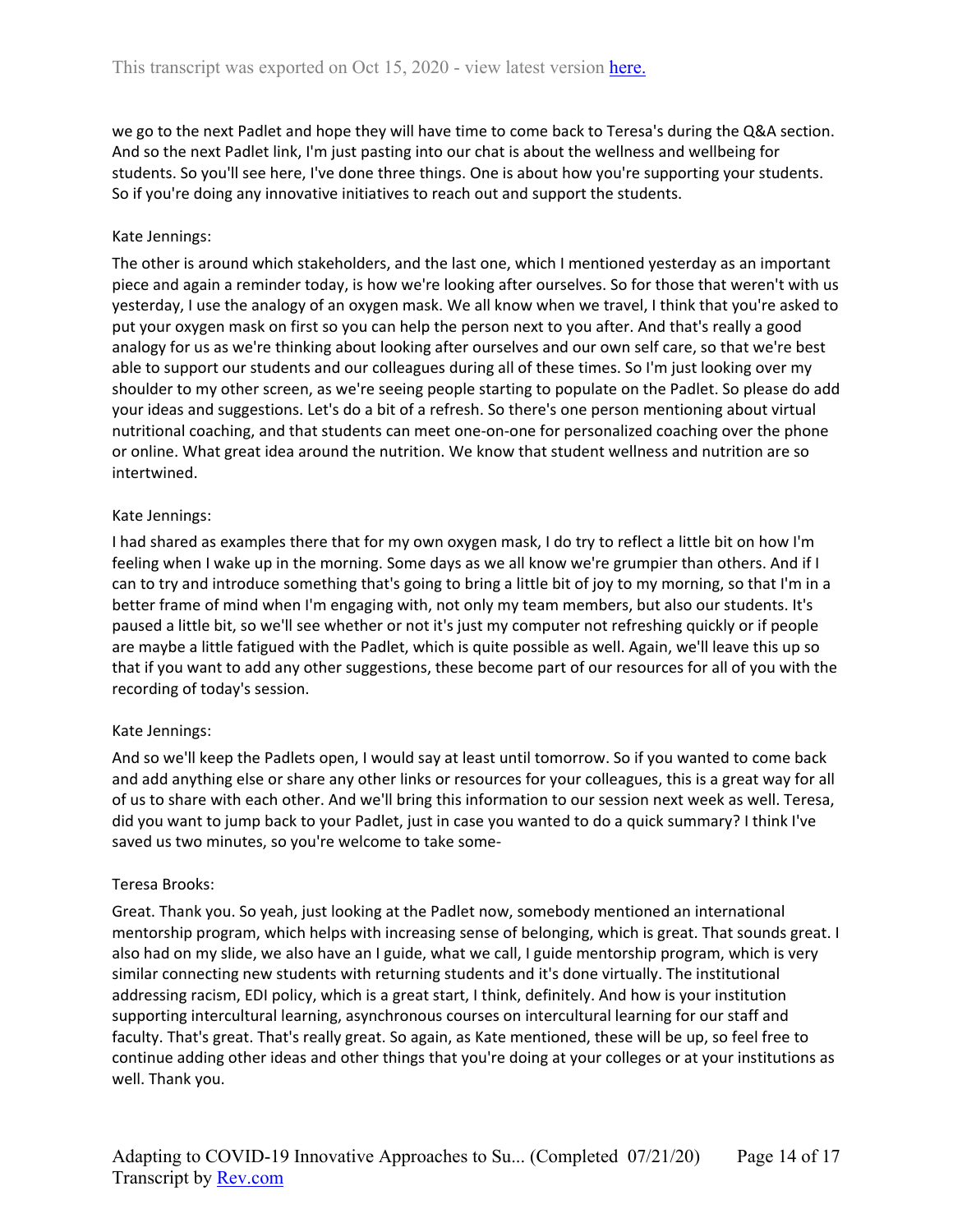This transcript was exported on Oct 15, 2020 - view latest version [here.](https://www.rev.com/transcript-editor/Edit?token=2XF0ZMWvk4bHC8Odp1g4dSxttcxynUWi8sgZZWJMJqhCbCdo-vE19px6ubfZU656aEuyJus1VQNcL2ESO5NfI-hUUWo&loadFrom=DocumentHeaderDeepLink)

### <span id="page-14-0"></span>Q&A

#### Rohene Bouajram:

Thank you so much Teresa. So as we get close to wrapping up, I do want to acknowledge on behalf of my co-presenters that do try to fit as many conversations, which I think we would love to sit down and have coffee chats with each other on, can certainly take hour, and so to condense that in an hour is certainly not only a tall order, but certainly can be challenging. So without further ado, I will maybe just check and see, are there any burning questions that folks would like to add in the chat section that you'd like us to address as we wrap up the second part of our series?

Kate Jennings: [crosstalk 00:48:05]-

Teresa Brooks: There's a question ... Oh, sorry.

Kate Jennings:

Sorry.

Teresa Brooks:

Sorry.

#### Kate Jennings:

I was going to say, we could probably allow the hands up as well because we've got a little bit of time.

#### Teresa Brooks:

Just a question here from somebody about the I guide mentorship program. I apologize I didn't had to rush through it, but I will, what I can do is share the link to the program for my website in the chat and you can definitely go there for more information. And then, again, if you're interested in more information, feel free to contact me via LinkedIn. So there's the link to the I guide program. So normally it's a face-to-face program, but certainly right now it's all completely done virtually.

#### Rohene Bouajram:

Thank you Teresa. Thank you for sharing that and for letting me know that question is on the chat. I'll just do another check-in to see in the chat if there are any questions. Okay. I believe there is a question that's come to me privately and so maybe I'll share this with folks. One question is how are your teams balancing day-to-day operational services that you provide along with new initiatives, some of which were not in place before COVID. That's a fantastic question. And thank you so much for posing that question. I'll certainly speak to it and then I'll also invite my co-presenters to see if there's also additions.

#### Rohene Bouajram:

I think that the balance between existing programming and what we would have certainly envisioned, and then also innovation and novelty is certainly something that we, and certainly within my team, were struggling to find a balance, but I think we're getting there. In part because what we have done, and this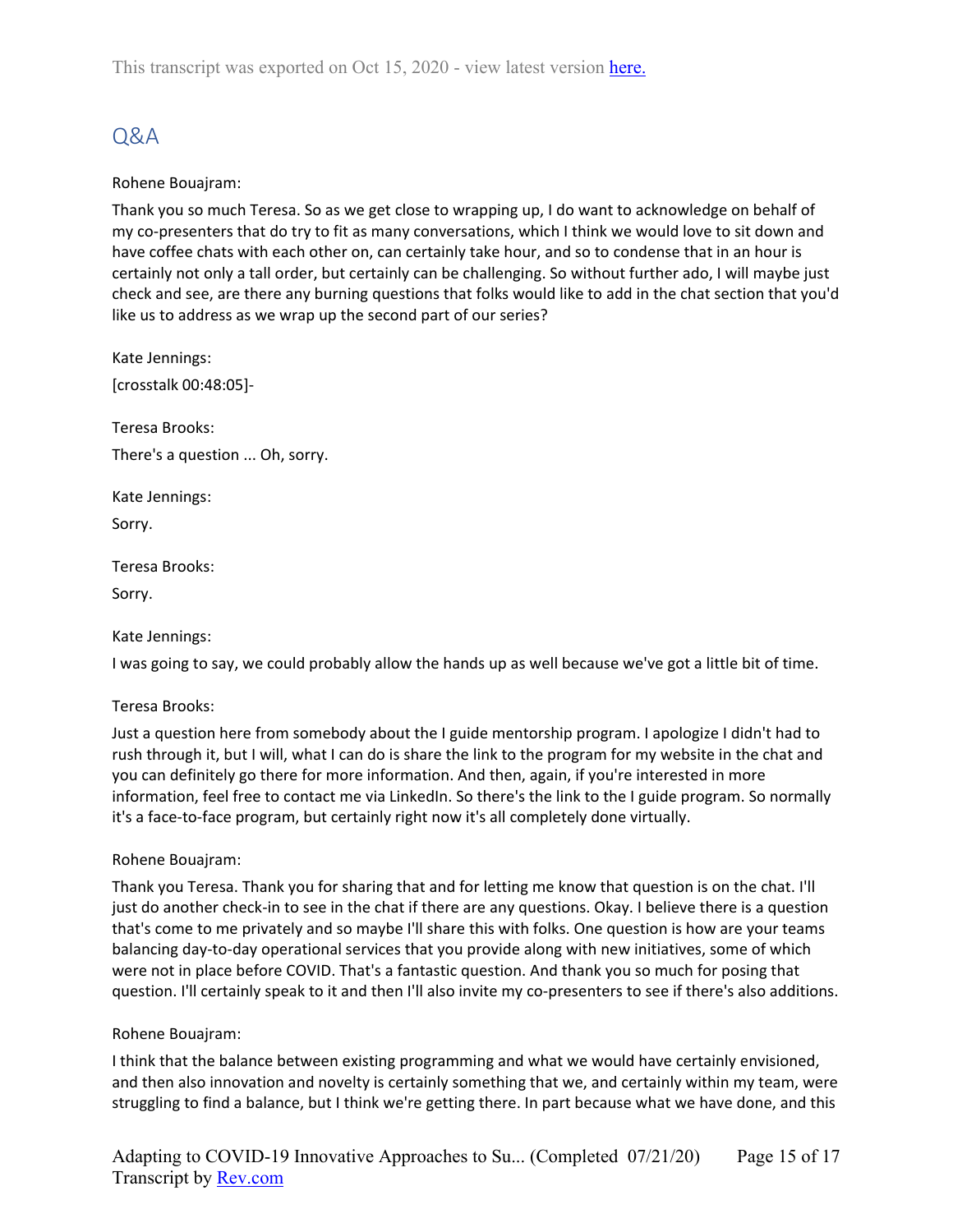is something that I'm seeing even across our student engagement portfolio at the University of British Columbia, is that within our [vice 00:50:05] presidents for students portfolio, it was clearly identified that we needed to come together and have working groups that would define what the guidelines would be within specific areas.

#### Rohene Bouajram:

So, for example, within students that we have a students working group that is supported by number of individuals, close to about 25 individuals across different areas within students engagement. So from recreation and athletics, all the way to counseling and health and wellbeing, being in the room together over the last two months was developing guidelines that we can certainly take to our teams as we operationalize the balance between novelty and then existing programming. Within the guidelines, there has ready been a call for what is the value proposition for what we do. So really becoming clear with the objectives behind what it is that we're trying to achieve both with existing and also with new programming. And I think having that very clear framework to then think about delivery is allowing us to really think about why are we doing, what we're doing, how we're delivering it, and for whom this will be of value.

#### Rohene Bouajram:

And that for me is an opportunity to say, do we really need to do this? Do we really need to offer something new or do we simply not do it at all? And not because we don't want to do it, but because there is no value proposition. I think that that's always helpful in the back of our mind to think about what are the value propositions. At this time I'll check in to see if any of my co-presenters would like to add. And maybe we'll just add one more comment to what I've shared.

#### Anne Harris:

Well, I'll jump in if I may, just to really share, ironically, one thing that we perhaps didn't do as much at CNC before was actually really have strong dialogue between departments. And I've found actually since we've been all forced to be working remotely, it's also actually freed us all up to be meeting and talking and working with people in a far more cohesive and collaborative manner. And again, that's not to really criticize what we did before, it just, I think, it just made it so much easier now to really connect. And that has of course been a necessity, as you say Rohene, with the many challenges that all of our students, our staff, our faculty, everybody is facing in this particular current climate, there is a need for us to be very flexible and nimble in how we communicate and work together. And I've really found huge value in these collaborations that I've had. And to interact also perhaps with folks that I perhaps hadn't really had a chance to work with so closely before, and begin to form those very valuable working relationships. I look forward to continuing when we're all allowed back face-to-face.

#### Rohene Bouajram:

Thank you so much Anne.

Duane Seibel : Okay.